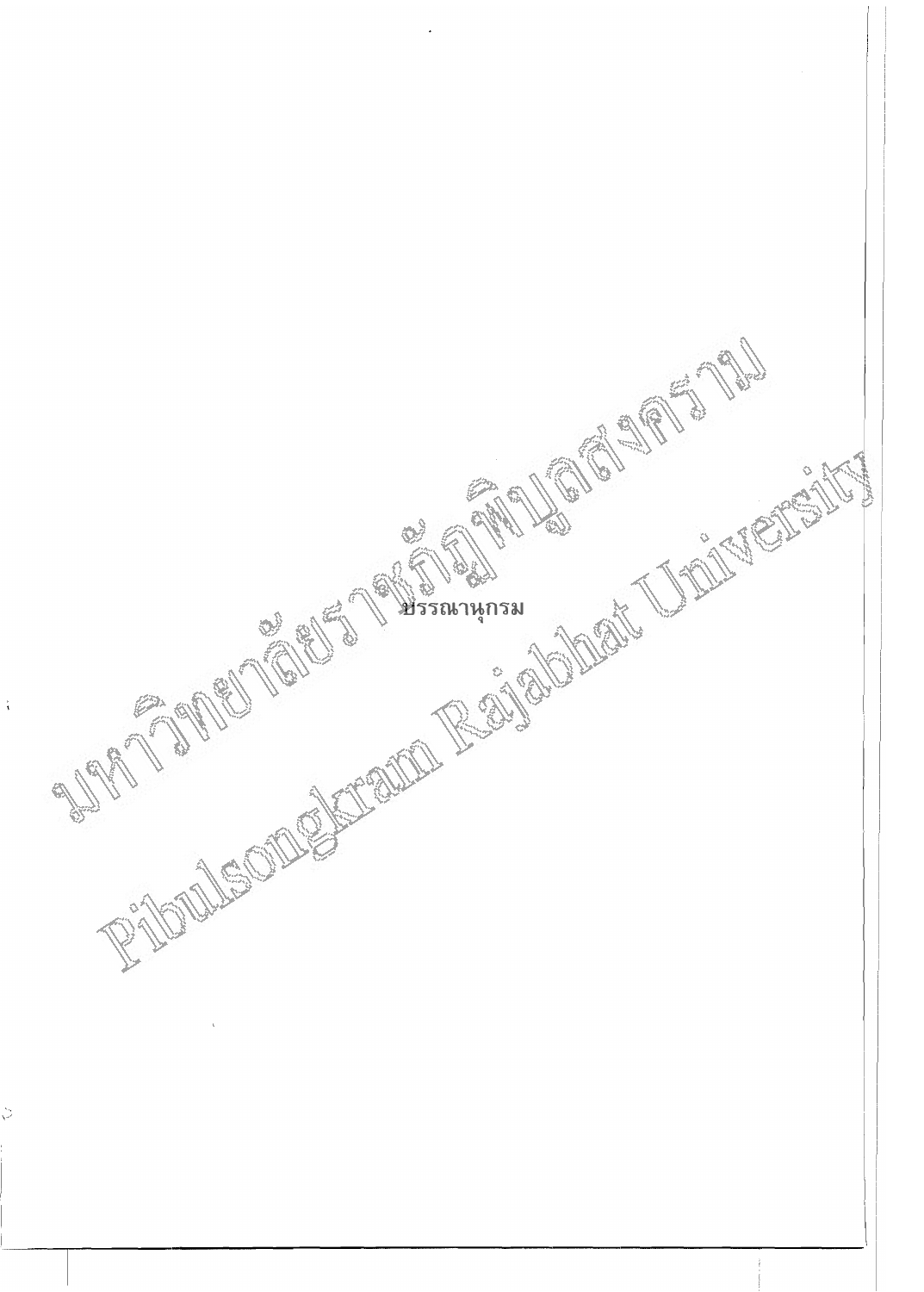## บรรณานุกรม

ึกิดานันท์ มลิทอง. (2531). **เทคโนโลยีการศึกษาร่วมสมัย.** กรุงเทพฯ : จุฬาลงกรณ์ มหาวิทยาลัย.

ึกรมสามัญศึกษา. (2528 : 28 กรกฎาคม). คำสั่งที่ ศธ. 0808/1434 เรื่อง แนวปฏิบัติการ เปิดสอนคอมพิวเตอร์ในโรงเรียนมัธยมศึกษา.

ึคณะอนุกรรมการบัญญัติศัพท์คอมพิวเตอร์ ฉบับราชบัณฑิตยสถาน. (2533). ศัพท์บัญญัติ คอมพิวเตอร์. กรุงเทพฯ : เอ อาร์ อินฟอร์เมชัน แอน พับลิเคชั่น ชู่ากุ๊ด.

ิ ครรชิต มาลัยวงศ์. (2526 ). "การประยุกต์ใช้งานคอมพิวเตอร์ในกรุงรัตเม็ตสิ้นทรี".

วารสารกรมบัญชีกลาง. 9 (มกราคม-กุมภาพันธ์ 2526) 23-34.

.. (2527ก). "ไมโครคอมพิวเตอร์ในวงศารศึกษุ∆ไทย" โคอึ๊มพิวเตอร์ไดเจสท์ 1. ■ (มกราคม 2527) : 10-19.

- (2527%). "คอมพิวเตอร์รุ่นที<sub>่า</sub>5" (คอมพิวเตอร์รีวิว. 16 (กุมภาพันธ์ 252  $:74-85.$ 

ึจลีพร โกลากุล. (2526), ครู่ามฐ์เกียวกับคอมพิวเตอร์และการเขียนโปรแครม. กรุงเทพัน : สามัคคีลาส์นการพิมพ์.

จำนงค์ ภูมิพันธุ์ (2533) ศึกษาสภาพและบัญหาการใช้ไม่โครคอมพิวเตอร์การศึกษาใน ใช้งิเรียนมัธยมศึกษา สังกัดกรุมสามัญศึกษ์รากาคตะวันออกเฉียงเหนือ. มหาสารคาม. วิทยานิพนธ์ปริญญาพิหาบัณฑึด, มหา<mark>วิทยาลัยศรีนครินทรวิโรฒ</mark> มหาสารคาม.

จิตติรัตน์ ทัดเทียมรมย์. (2514). โคริ้วมเห็นของผู้เข้ารับการอบรมคอมพิวเตอร์ศาสตร์ใน การใช้คอมพิวเตอร์ในระดับอุดมศึกษา. กรุงเทพฯ : วิทยานิพนธ์ปริญญา มหลับเินซิด, จัฬาลงกรณ์มหาวิทยาลัย.

เฉลิมศรี คงไหย. (2527). การสอนซ่อมเสริมโดยใช้สื่อประสม "เรื่องสารสังเคราะห์ วิชา วิทยาศาสตร์กายภาพชีวภาพสำหรับนักเรียนชั้นมัธยมศึกษาตอนปลาย โรงเรียนพิบูลวิทยาลัย จังหวัดลพบุรี. กรุงเทพฯ : วิทยานิพนธ์ปริญญา ้มหาบัณฑิต, มหาวิทยาลัยเกษตรศาสตร์.

ี ชนะ โสภารักษ์. (2533). **ศัพท์ไมโครคอมพิวเตอร์.** กรุงเทพฯ : อมรินทร์ พริ้นติ้งกรุ๊ฟ จำกัด.

ไชยยศ เรื่องสุวรรณ. (2526). เทคโนโลยีทางการศึกษา : หลักการและแนวปฏิบัติ. กรุงเทพฯ : วัฒนาพานิช.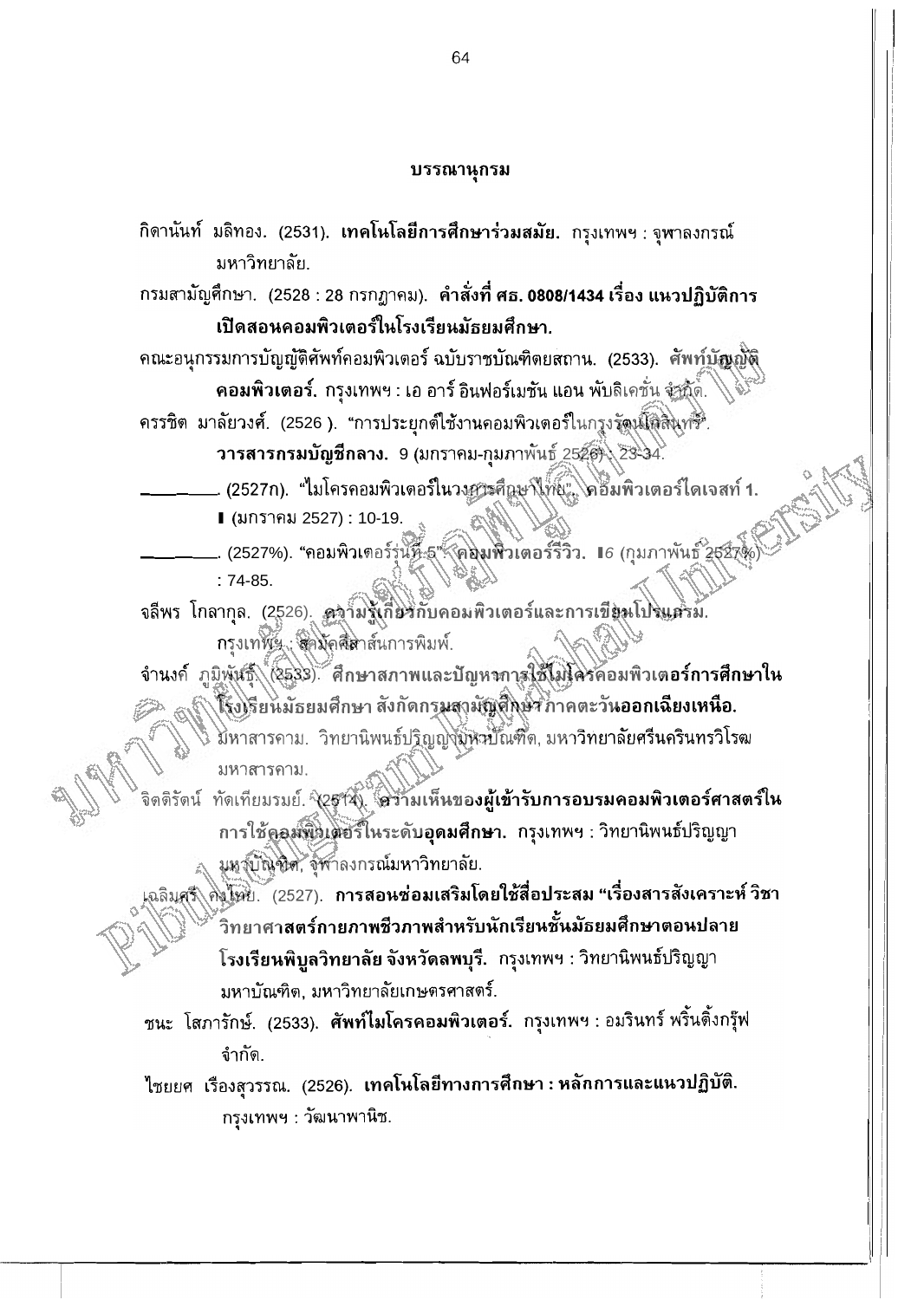ณรงค์ บุญมี. (2526). "คอมพิวเตอร์แนวโน้มในวงการศึกษา". วารสารศูนย์บริภัณฑ์. 2 (เมษายน – มิถุนายน 2526) : 27-28.

เดือน สินธุพันธ์ประทุม. (2529). "คอมพิวเตอร์เบื้องต้น". เอกสารคำสอนรายวิชา คอมพิวเตอร์สำหรับครู. ภาควิชาศิลปศาสตร์. กรุงเทพฯ :

มหาวิทยาลัยสุโขทัยธรรมาธิราช.

ทักษิณา สวนานนท์. (2530). **คอมพิวเตอร์เพื่อการศึกษา.** กรุงเทพฯ : องค์การค้าคุรุสภา. ี ธีระพร อุวรรณโณ. (2526). "ผลกระทบของคอมพิวเตอร์ต่อคุณภาพชีวิตของคนไทย%

วารสารครุศาสตร์. 1 (กรกฎาคม - กันยายน 2526) : 35-42. ี นุชนาฏ ฐิติโภคา. (2529). **ความคิดเห็นของครูวิทยาศาส**ตร์เกี่ยวกับได้สิ่งใช้<sup>สั</sup> **คอมพิวเตอร์ช่วยการเรียนการสอนวิชาวิท**ยาศาสตร์ในระดับมัธยมศึกษาใน กรุงเทพมหานคร. กรุงเทพฯ : วิทยุวนิพนธุ์ปริญัญางหาบัณฑิต, จุฬาลงกรณ์ มหาวิทยาลัย.

นภพินท์ อนันตรศิริชัย. (2528). การใช้ไม่ใครคอมพิวเตอร์เพื่อเป็นอุปกรณ์ช่วยสอนวิช ฟิสิกส์. กรุงเทพฯ : วิทยุนินิพิมธิ์ปริญญามหาบัณฑิต, จุฬาลงสุรณ์มหังวิทยาลัย.

บุญโชดิ เจริญกุล (2527) การสอนชื่อมเสริมในโรงเรียนมัธยมศึกษาต่อนปลายสังกัด กรมสามญัติกิษาใช้ตการศึกษา 3. กรุงเทพุฯ : วิทยงนั้นนธ์ปริญญามหาบัณฑิต, .อุพาลิงกรณ์มหาวิทยาลัย.

ติมินเซาติ พัพหิกรณ์. (2529). "คอมพิวเตอร์กับการใจนี้มีนัการสอนในโรงเรียน". **วารสาร** ้ศึกษาศาสตร์ปริทัศน์. 3 (กุมภาพันธ์ 2529) : 76-85.

ประสิทธิ์ สารภี. (2522). ไมโครคอิ้มพิวิเตอร์ช่วยก<mark>ารสอนสำหรับใช้กับวิชาคณิตศาสตร์</mark><br>หรือวิชาอื่น ฟิ กรุงเทพฯ : วิทยานิพนธ์ปริญญามหาบัณฑิต, จุพาลงกรณ์ มหาวิหยังสัย

ปราณี มีกลุง (2524). ผลลัมฤทธิ์ในการเรียนซ่อมเสริมของนักเรียนชั้นมัธยมศึกษา ∖ต่อันปลาย วิชาเคมี เรื่องเซลไฟฟ้าเคมีโดยวิธีเรียนด้วยตนเองจากสื่อประสม ี และจา**กแบบเรียน.** กรุงเทพฯ : วิทยานิพนธ์ปริญญามหาบัณฑิต, มหาวิทยาลัย เกษตรศาสตร์.

ผดุง อารยะวิญญู. (2527). **ไมโครคอมพิวเตอร์เพื่อการศึกษา.** กรุงเทพฯ : เอช-เอ็น ึการพิมพ์.

พนัส หันนาคินทร์. (2529) การบริหารงานบุคลากรในโรงเรียน. พิมพ์ครั้งที่ 2. กรุงเทพฯ : เนดิกุลการพิมพ์.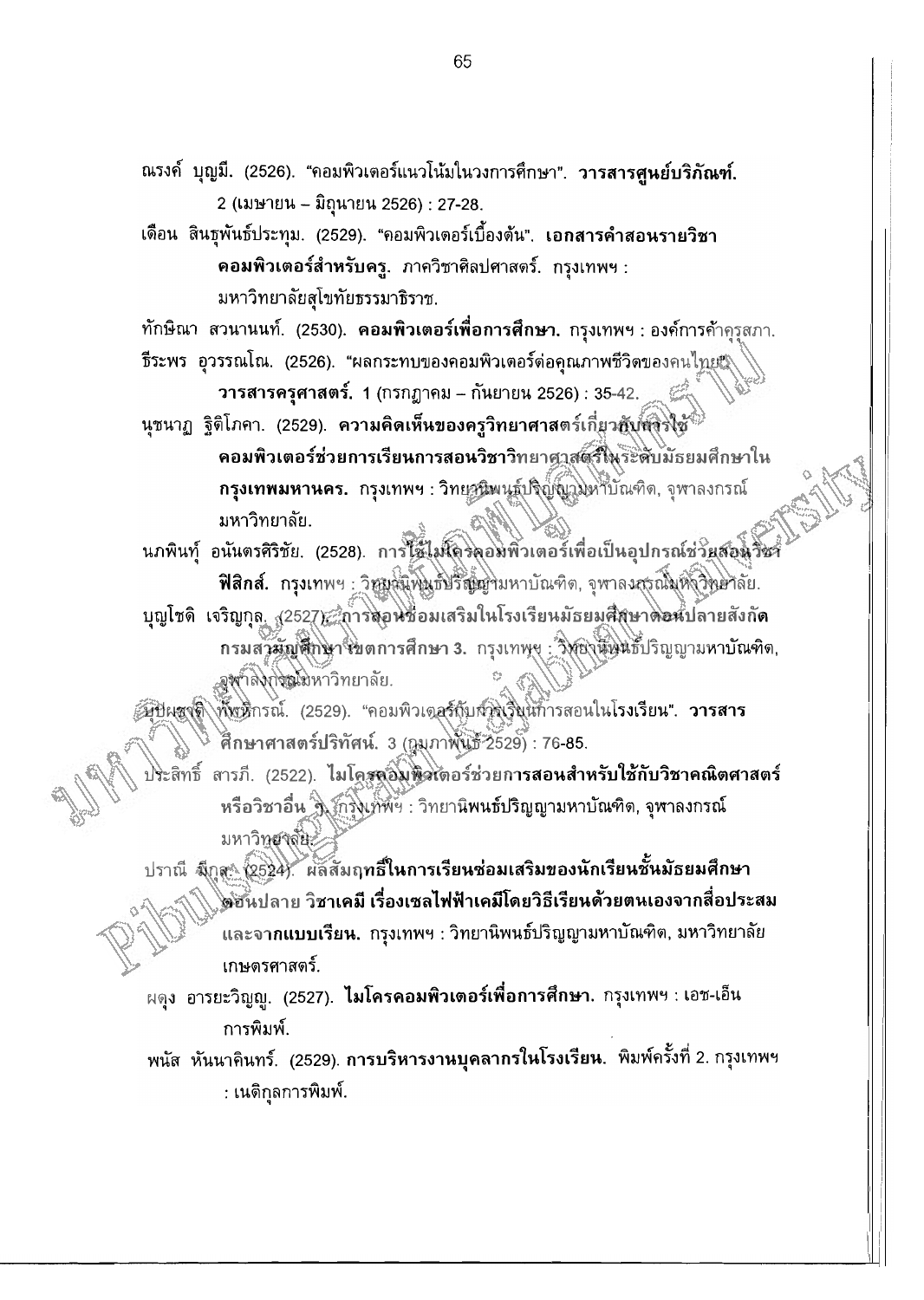มาลินทร์ อิทธิรส. (2530). การใช้ไมโครคอมพิวเตอร์ช่วยสอนซ่อมเสริมวิชาสร้างเสริม ประสบการณ์ชีวิตสำหรับนักเรียนชั้นประถมศึกษาปีที่ 6 โรงเรียนสาธิตแห่ง ุมหาวิทยาลัยเกษตรศาสตร์. กรุงเทพฯ : วิทยานิพนธ์ปริญญามหาบัณฑิต, มหาวิทยาลัยเกษตรศาสตร์.

มณฑล อนันตรศิริชัย. (2534). การใช้โปรแกรมไมโครคอมพิวเตอร์เพื่อแก้ไข ข้อบกพร่องในการเรียนวิชาฟิสิกส์เรื่องกฎการเคลื่อนที่. กรุงเทพฯ : วิทยา นิพนธ์ปริญญามหาบัณฑิต, มหาวิทยาลัยเกษตรศาสตร์.

ยืน ภู่วรวรรณ. (2527). **เรื่องน่ารู้เกี่ยวกับไมโครคอมพิวเตอร์.** กรุงเทพฯ สิ่งริษัทซี่ยิ๊ด ยูเคชั่น จำกัด.

(2529). "ระบบคอมพิวเตอร์". เอกสารการสอนรูจุ์สุริชาศัอมพิวเตอร์สำหรับ ครู. กรุงเทพฯ : ภาควิชาศิลปศาสตร์ มหาวิทยุสั้นสูโขทัยธรรมาธิราช.

ยุพตี มิ่งสรรพางค์. (2526). การทดลองสอนวิชงคลุมพิวเตอร์กับนักเรียนชั้น มัธยมศึกษาปีที่ 4 โรงเรียนสตรีมห\ุพทิฒาราม. กรุงเทพฯ : วิทยา นิพนธ์ปริญญามหาบัณฑิต มหาวิทย์ตลับเกษดรศาสตร์.

ยุพิน ไทยรัตนานนท์. (2527). การเขียนโปรแกรมโครงสร้างด้วยสำนาเบสึก. กรุงเทพฯ โรงพิมพ์อมรีนทร์การพิมพ์.

รัชชศิลป์ แผ่งระกูล 2527). เปรียบเทียบความคิดเห็นของผู้บริหารโรงเรียน ครู และ พักวิชาการคอมพิวเตอร์เกี่ยวสับการใช้ไม่ได้รคอมพิวเตอร์ในโรงเรียน ง<br>มัธยมศึกษา สังกัดกรมสามัญศึกษา ในเขัตกรุง**เทพมหานคร.** กรุงเทพฯ : วิทยานิพนธ์ปริญญามหาบัญชิด, จุพาลงกรณ์มหาวิทยาลัย.

ล้วน สายยศและอังคณา สาย<mark>ยุต. 72538). เท**คนิคการวิจัยทางการศึกษา.** พิมพ์ครั้งที่ 4.</mark> กรุงเทพฯ โฮวิริยาสาส์นการพิมพ์.

วารินทร์ รัศมีพิรุหม. (2531). สื่อการสอนเทคโนโลยีทางการศึกษาและการสอนร่วม สมัย. กรุงเทพฯ : โรงพิมพ์ชวนพิมพ์.

จิซัย วิ่งศ์ใหญ่. พั**ฒนาหลักสูตรและการสอน - มิติใหม่.** พิมพ์ครั้งที่ 3 กรุงเทพฯ : โอเดียนสโตร์, 2526

วิรัช กล้าหาญ. (2529). การทดลองใช้ไมโครคอมพิวเตอร์สอนซ่อมเสริมคณิตศาสตร์ เรื่อง การคูณกับนักเรียนที่มีความบกพร่องทางการได้ยิน ชั้นประถมศึกษา ปีที่ 2. กรุงเทพฯ : วิทยานิพนธ์ปริญญามหาบัณฑิต, มหาวิทยาลัยศรีนครินทรวิโรฒ ประสานมิตร.

วีระ ไทยพานิช. (2527). **คอมพิวเตอร์ช่วยสอน.** ภาควิชาเทคโนโลยีการศึกษา. คณะศึกษาศาสตร์, มหาวิทยาลัยเกษตรศาสตร์. (อัดสำเนา)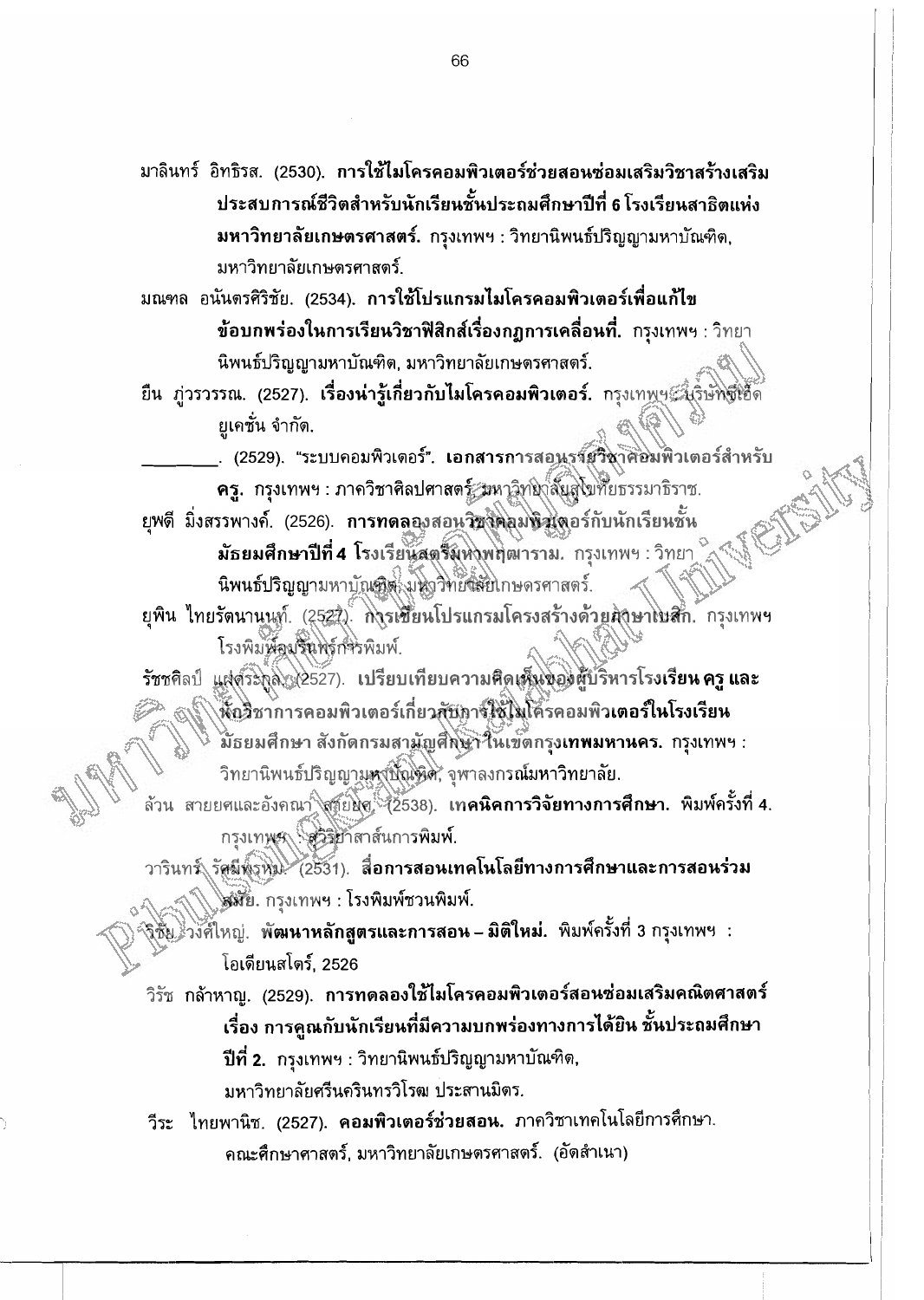- วีระพงษ์ แสง-ชูโต. (2532). การเปรียบเทียบผลสัมฤทธิ์ในการสอนซ่อมเสริมวิชาเคมี โดยใช้คอมพิวเตอร์ช่วยสอนกับการสอนปกติ. กรุงเทพฯ : วิทยานิพนธ์ปริญญา มหาบัณฑิต, มหาวิทยาลัยเกษตรศาสตร์.
- ศรีศักดิ์ จามรมาน. (2529). **คอมพิวเตอร์สำหรับประชาชนทั่วไป.** กรุงเทพฯ : มหาวิทยาลัยสุโขทัยธรรมาธิราช.
- ีสถาบันส่งเสริมการสอนวิทยาศาสตร์และเทคโนโลยี. (2532). **ความรู้เบื้องต้นเกี่ย**วกับ คอมพิวเตอร์. กรุงเทพฯ : โรงพิมพ์คุรุสภา.

<sub>์</sub> สำนักงานคณะกรรมการพัฒนาเศรษฐกิจและสังคมแห่งชาติ. (2540). แผนพัฒน์จุ๋เศรษฐกิจ **ุ และสังคมแห่งชาติ ฉบับที่ 8 (พ.ศ.2540-2544).** กรุงเทพซู: โจ๊งฟิ้มพี่คุรุสภา.

**์สันติ์ ม่วงปาน. (2530). การพัฒนาบทเรียนโปรแก**รมไมโคร์ศอีมพีวีเตอร์เพื่อการเรียน **ช่อมเสริมวิชาฟิสิกส์. กรงเทพ : วิชูยัวนิพุนธั์ปริญญิงมีหาบัณฑิต, มหาวิทยาลัย** เกษตรศาสตร์.

สุกรี รอดโพธิ์ทอง. (2530). "เทคนิคกัรรอชิกแบบบทเรียนแบบ Tutorial โดยอาศัย (พี คอมพิวเตอร์ช่วยสอน <u>จึงรั</u>กวรคริติสสตร์. 16 (มกราคม - มีนาคม 2531) :

78 - 89 สุตฤดี ขันธมูล. 2530). คริสิมคิดเห็นและความต้องการ์ชองผู้บริหารและครูใ<mark>นโรงเรียน</mark> .ผัธยิมศึกษาเขตการศึกษา 9 เกี่ยวกับการนำไมโครคอมพิวเ**ตอร์เข้ามาใช้ใน โรงเรียน. ขอนแก่น : วิทยานิพุหธุ์ปริญญางหาบัณฑิต, มหาวิทยาลัยขอนแก่น.** มรัยมศักษ<br>ไรมรียน<br>(อัดสำเนา)

an-~w gniiYnwni (2527). **ni%nnaadn~~aaua'a~nau~abma~~oaB70an"uod"nb~uoa**  \* ชั้นมัธยมศึกิษฐปีที่*รู้โ*ร่งเรียนปาก**เกร็ด.** กรุงเทพฯ : วิทยานิพนธ์ปริญญา มหาบัณฑิต, มหาวิทยาลัยเกษตรศาสตร์.

สมชาย ทยานียุง. (2532). **"บทบาทของคอมพิวเตอร์ทางการศึกษา".** คอมพิวเตอร์รีวิว. งัง (พฤษภาคม 2532) : 52-53.

 $\overline{\det}$ กั คีริโต. (2526). "ระบบจัดการฐานข้อมูลภาษาไทย". **วารสารศูนย์บริภัณฑ์.** 2 (เมษายน - มิถุนายน 2526) : 18-28.

ื่องอาจ ศิลาน้อo. (2532). **คอมพิวเตอร์สำหรับครู. ข**อนแก่น :ภาควิชาเทคโนโลยีทาง การศึกษา คณะศึกษาศาสตร์ มหาวิทยาลัยขอนแก่น.

Beck, J.J. (1979). "An Analysis of Student Attitude Toward Computer Assisted Instruction in Nebraska Public High School". **Dissertation Abstract International.** 40 (December 1979) : 3006-A.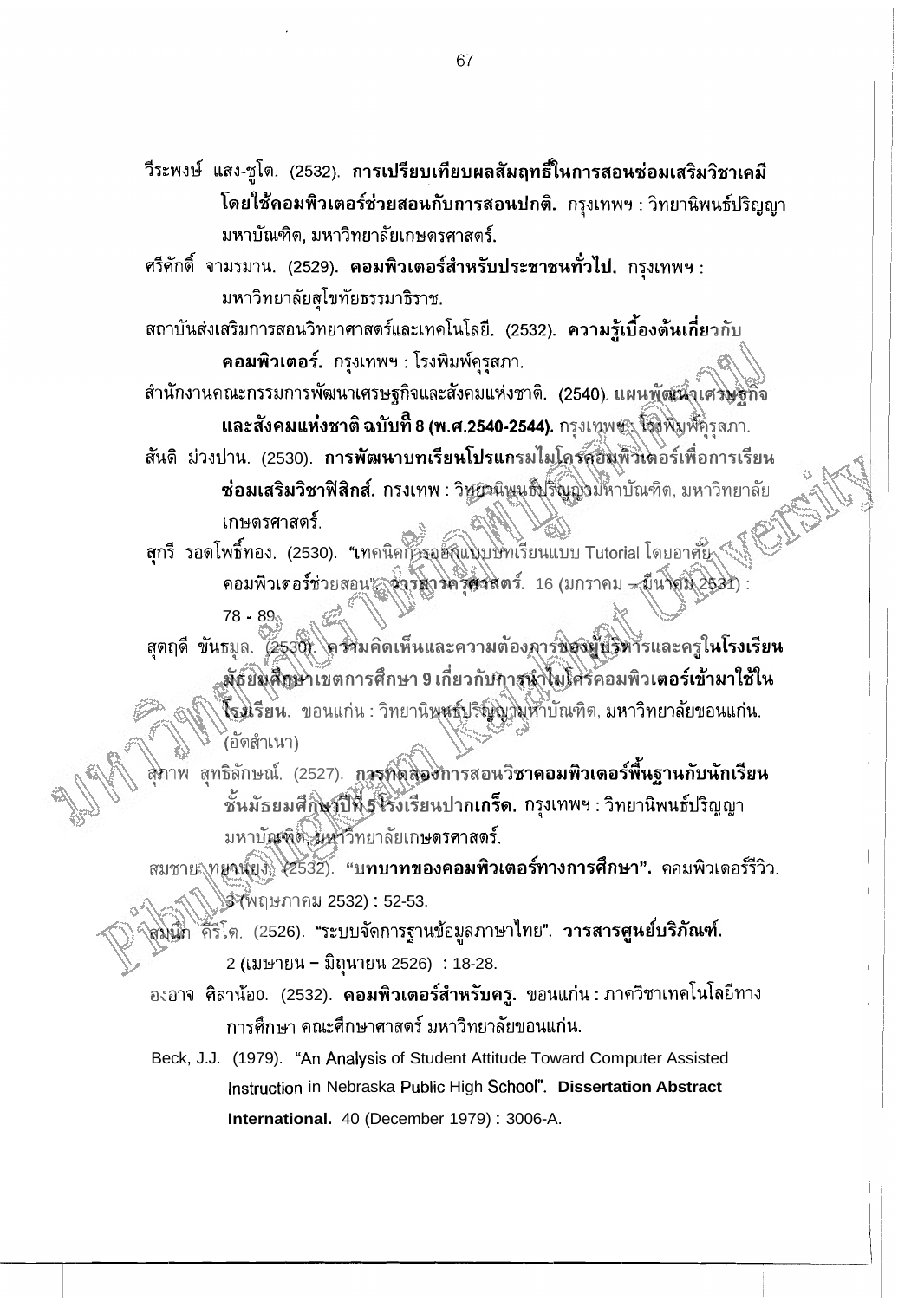- Behling, Robert. (1986). **The Computer and Information Processing.** Belmont : Wodowort.
- Besag, F.P. and Lavine, R. (1984). **Computer Literacy for Teacher.** California : SAGE Publications, Inc.

Byung, S.C. (1987). "The Effectiveness of Using Computer Simulated Experiments on Junior High Students Understanding of the Volume Displacement Concept".

**Journal of Research in Science Teaching.** 24 (September 1987) : 539-552.

Choi, B.S. and E. Genaro. (1987). "The Effectiveness of Using Computer Simmulated Understanding of the Volume Displalcement Concept". **Journal of Research in Science Teaching.** 24 (June 1987) : 539-552.

Douglas, M.C. (1976). "Computer". Pp. 639-640. **In Van Nostrand's Scientific Encyclopedia.** New York : Van Nostrand Reinhold Co.

Friedman, L. T. (1974). "Programmed Lessons in R P G Computer Programming for New York City High Schools". **Dissertation Abstract International.**  35 (August 1974):  $799-A$ .

Good, C.V. (1973). Dictionary of Education. (3d ed.). New York : McGraw-Hill Book Company.

Hurrnon, G.D. (1986). "Microcomputer Usage in Secondary Schools Located in the State of Ohioand Analysis of Business Teacher' Attitudes Toward Microcomputer". Dissertation Abstract International. 46 (March 1986) : 2669-A.

Hwang, S.C. (1990). A Comparison of the Effects on Students's Attitude toward Computers of A Computer Programming Course versus A Computer Programming and Awareness course". Dissertation Abstract International.

51 (February 1990) : 138-A.

Liu, H.C. (1975). "Computer-Assisted Instruction in Teaching College Physics".

**Dissertation Abstract International.** 42 (March 1975) : 141 1-1412-A.

Luehrmann, A. (1986). **Run** : **Computer Education.** p.29. California : Cole Publishing Company.

Moursund, D. (1 986). "Computer Education" **Literacy and Beyond.** pp.246-247. California : ColePublishing Company.